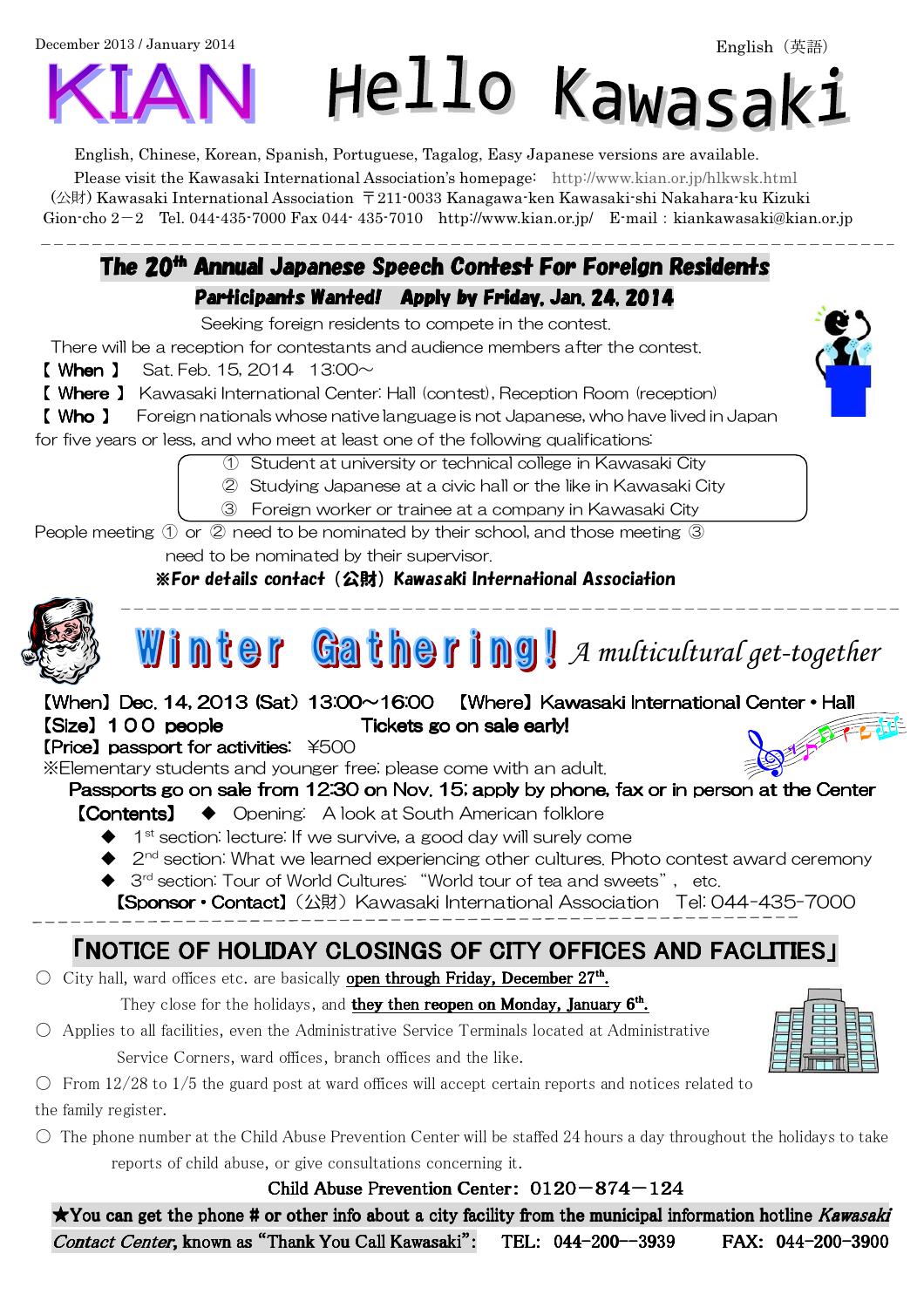# **Emergency Clinics • Pediatric Emergency**

Over the holidays you can get initial evaluation and treatment for fever, etc. at Holiday Emergency Clinics.



【Specialties available】 Internal medicine and pediatrics

**[** Consultation days ] Sundays, holidays and  $12/30$  (Mon)  $-1/4$  (Sat) New Year's holidays

 $[$ Hours $]$  9:00 $\sim$ 11:30, 13:00 $\sim$ 16:00

#### 【Phone Numbers for Holiday Emergency Clinics / Pediatric Emergency Centers】

 $\star$  Hours, etc. are subject to change, so call before you go.

| •Nambu Pediatric Emergency Center   | $044 - 233 - 5521$ | Sat, Sun, Holidays open 24 hours    |
|-------------------------------------|--------------------|-------------------------------------|
| (in Kawasaki Municipal Hospital)    |                    | Weekdays open $17:00 \sim 8:30$ the |
|                                     |                    | next morning                        |
| • Kawasaki Holiday Emergency Clinic | $044 - 211 - 6555$ |                                     |
| • Saiwai Holiday Emergency Clinic   | $044 - 555 - 0885$ |                                     |
| • Nakahara Holiday Emergency Clinic | $044 - 722 - 7870$ |                                     |
| • Takatsu Holiday Emergency Clinic  | $044 - 811 - 9300$ |                                     |
| •Miyamae Holiday Emergency Clinic   | $044 - 853 - 2133$ |                                     |
| •Tama Holiday and Night Emergency   | $044 - 933 - 1120$ | Open $18:30 \sim 22:30$ (internal   |
| Clinic                              |                    | medicine)                           |
| •Hokubu Pediatric Emergency Center  |                    | $18:30 \sim 5:30$ the next morning  |
|                                     |                    | (pediatrics)                        |
| • Asao Holiday Emergency Clinic     | $044 - 966 - 2133$ |                                     |

※ Emergency Medical Information Center (24hrs, excludes dental emergencies and medical consultation) Tr.  $044 - 222 - 1919$ 

# It's About End-Of-Year Garbage Collection

Please check the dates for your area – make sure you know the pickup days! ※Oversized trash pickup is by advance reservation.

Oversized Trash Center:  $044-930-5300$ 【Hours】8:00 – 16:30



There is a pamphlet about how to separate and dispose of trash in Kawasaki City!! ○ Available at ward offices, Kawasaki International Center and so forth

- $\bigcirc$  In Japanese with *furigana*, English, Chinese, Korean, Tagalog,
	- Portuguese, and Spanish.



### At The Kawasaki international Center: Disaster Preparedness Drill With Foreign Residents

Date: February 21, 2014 (Fri)



 Earthquake simulation truck, AED training, etc. Participation is FREE. Everybody welcome – foreign AND Japanese!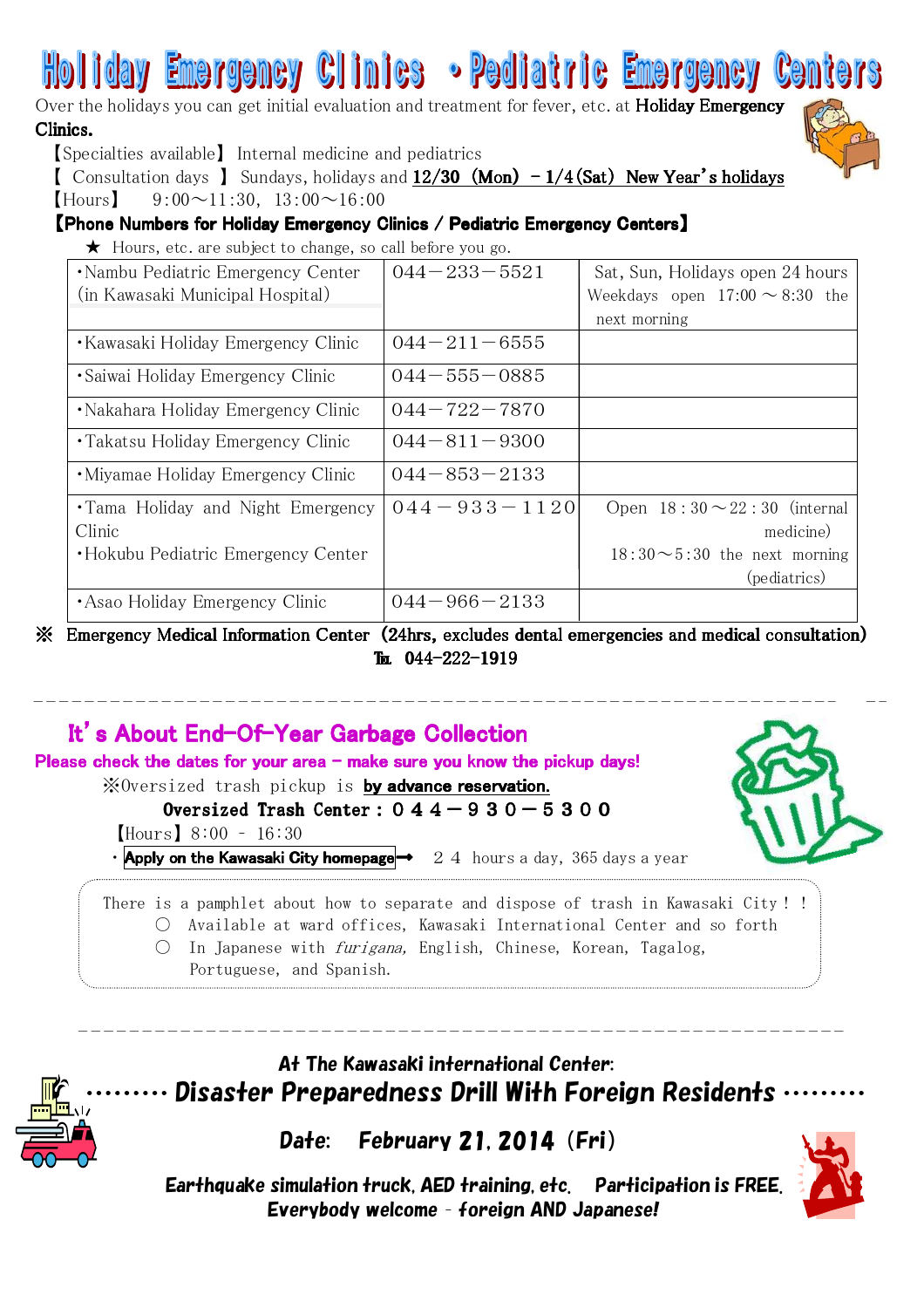## Japanese Lessons For Foreigners 3rd Term

**Morning Course**: from Friday Jan.10, 2014 (17 classes)

(Every week Tues, Fri)  $9.50 \sim 11.50$ 

**Evening Course**: from Wednesday Jan. 15, 2014 (9 classes)

(Every week Wed.) 18:30~20:30

【Course Fee】Morning Course: ¥8,500 Evening Course: ¥4,500 【Place】Kawasaki International Center meeting room

- ☆ People who can read Hiragana and Katakana are asked to take a level-check test.
- $\hat{x}$  In addition to the course fee, there is a materials fee.
- ☆ Apply by phone, fax, e-mail, or in person at the Center.



 $\overline{a}$ 

## Cultural Exchange Gathering: Try Your Hand At Vietnamese Home Cooking!



#### February  $1<sup>st</sup>$ , 2013 (Sat) from 11:00 am to 2:30 pm

【Where】 Kawasaki International Center cooking room 【Class Limit】 20 (If too many apply, we will select by lottery) 【Class Fee】 \1,500 (Pay on the day.) ※ Childcare (for 5 people) 【Apply】By reply paid postcard; up to 2 people can apply on 1postcard. ①Course name 「Vietnamese Home Cooking」

② Name (both names if 2 people) ③ Address ④ Contact info

[Application Period] postcards must arrive January  $10E$  (Fri)  $\sim$  24 (Fri)

※For details see the course flyer, KIAN homepage or inquire with(公財)Kawasaki International Association

# Now Recruiting for the 10th Representative Assembly for Foreign Residents

#### Anyone may apply who:

①Is not a Japanese citizen

②Will have been continuously enrolled for at least a year on Kawasaki City's Basic

Residents' Register on April 1st, 2014

③Will be at least 18 years old on April 1st, 2014

Term of service: April 1st, 2014 to March 31st, 2016

Duties: The Assembly meets about 8 times a year on Sunday afternoons. Meetings are conducted in Japanese; documents are in Japanese with furigana over the kanji characters.

To apply: Get an application form, fill in the necessary items and mail it to Kawasaki City Hall, Citizens' and Children's Affairs Bureau, Human Rights and Gender Equality Office. It must be postmarked by Friday, December 13th.

Tel:  $044-200-2359$  Fax:  $044-200-3914$